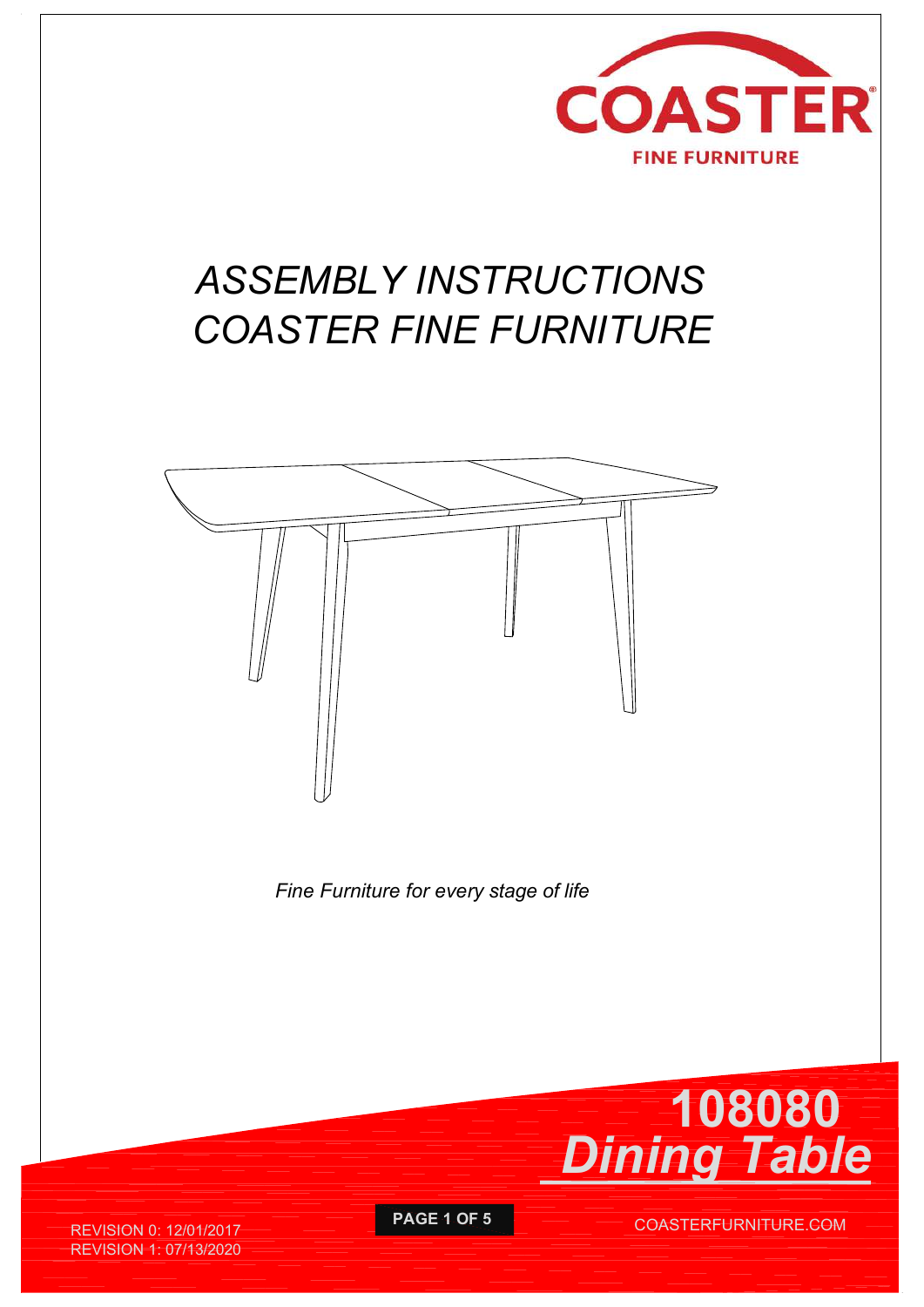## ITEM : 108080

#### ASSEMBLY INSTRUCTIONS



- 1. Remove hardware from box and sort by size.
- 2. Please check to see that all hardware and parts are present prior to start of assembly.
- 3. Please follow attached instructions in the same sequence as numbered to assure fast & easy assembly.



#### WARNING !

- 1. Don't attempt to repair or modify parts that are broken or defective.Please contact the store immediately.
- 2. This product is for home use only and not intended for commercial establishments.







#### PARTS IDENTIFICATION



B<sub>LEG</sub>



4PCS

### HARDWARE IDENTIFICATION

| 1           | <b>ALLEN WRENCH</b><br>(M5 x 63mm - BLK) |                            | 1PC  |  |
|-------------|------------------------------------------|----------------------------|------|--|
| $\mathbf 2$ | <b>BOLT</b><br>(M6 x 60mm - RBW)         | <u> Harris Albert III.</u> | 8PCS |  |
| $\mathbf 3$ | <b>LOCK WASHER</b><br>$(1/4" - BLK)$     | ⇘                          | 8PCS |  |
| 4           | <b>FLAT WASHER</b><br>$(5/16" - RBW)$    |                            | 8PCS |  |
|             |                                          |                            |      |  |
|             |                                          |                            |      |  |

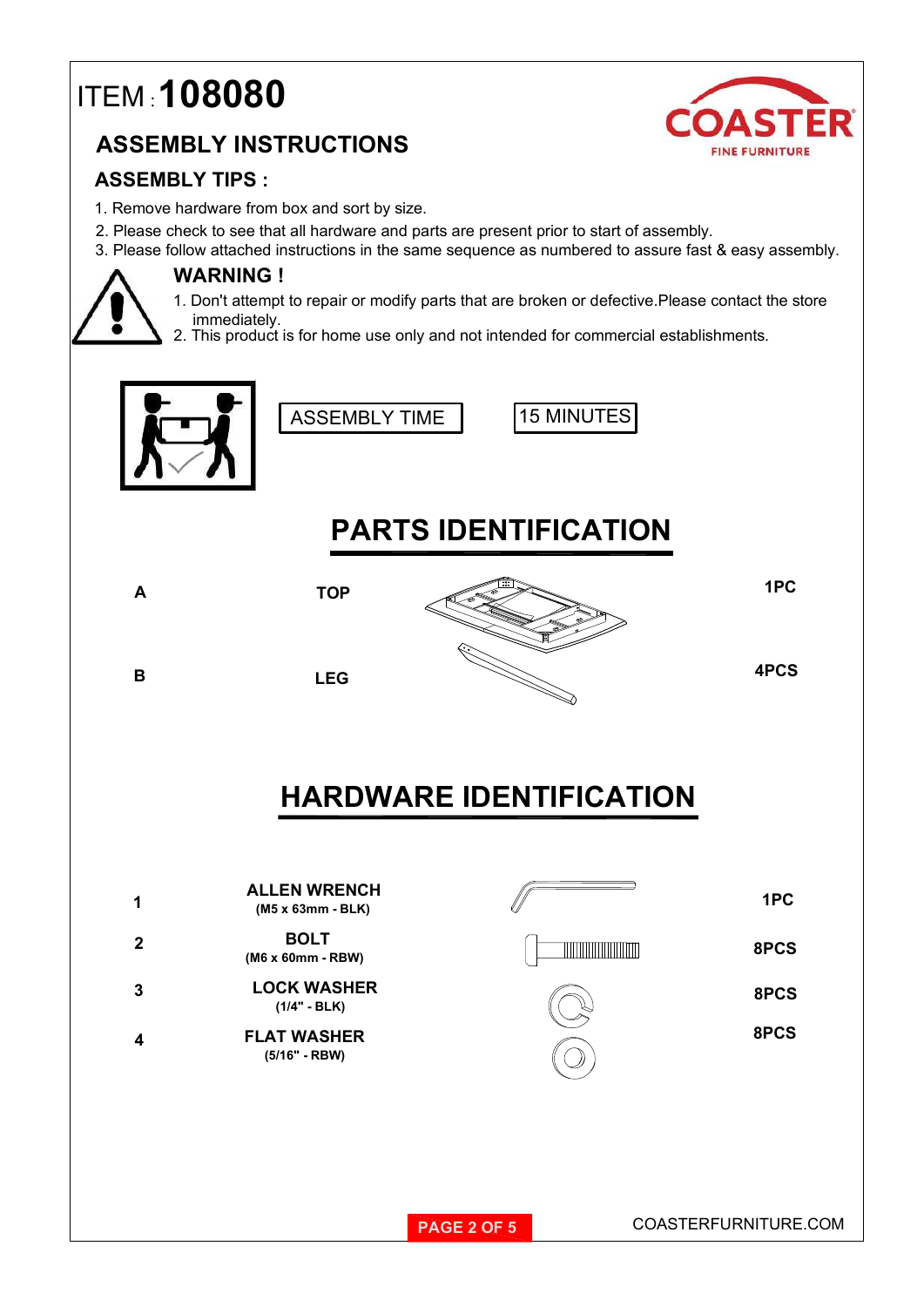## ITEM : 108080 ASSEMBLY INSTRUCTIONS COASTER



STEP 1

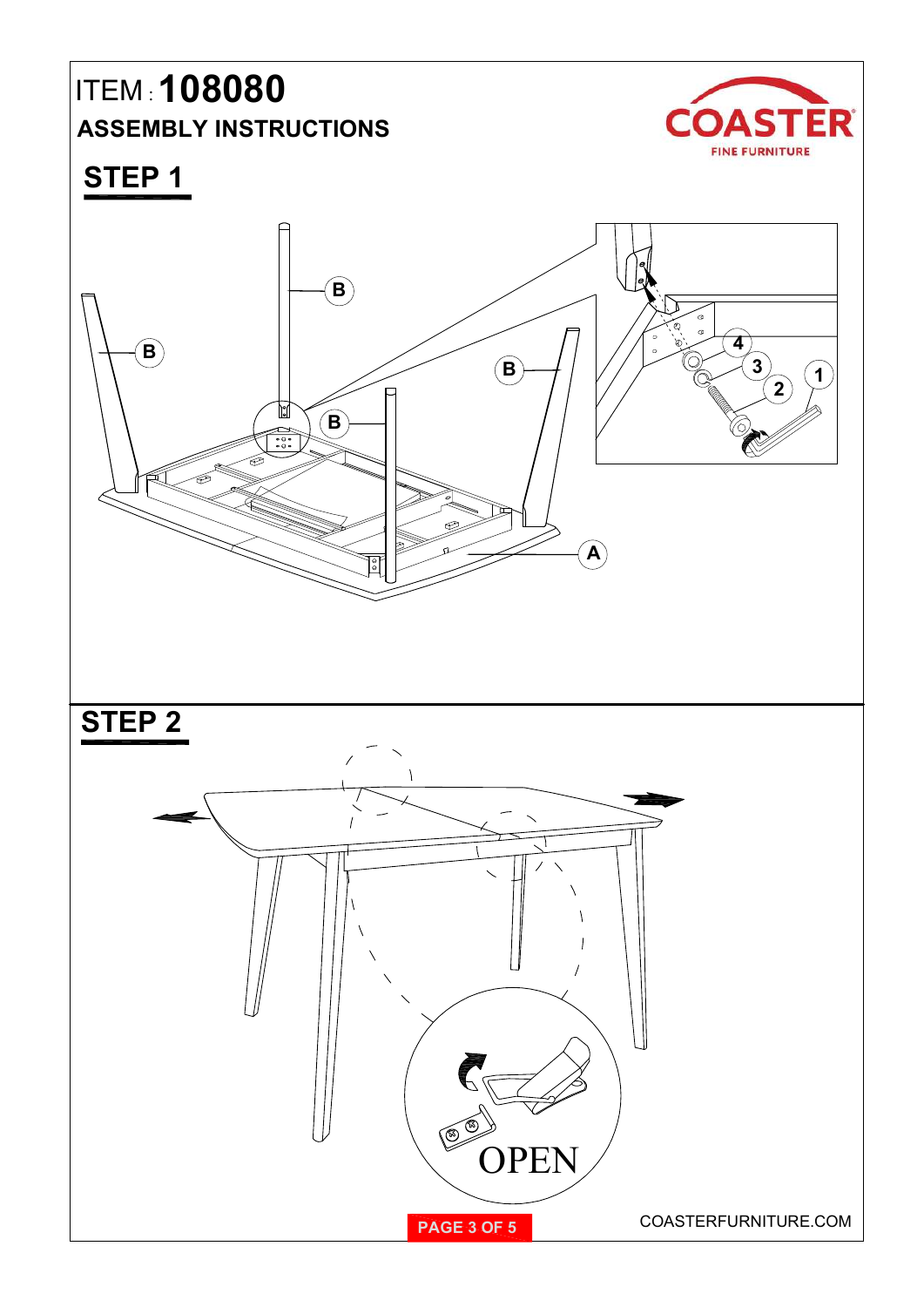### ITEM : 108080 ASSEMBLY INSTRUCTIONS COAST



### STEP 3

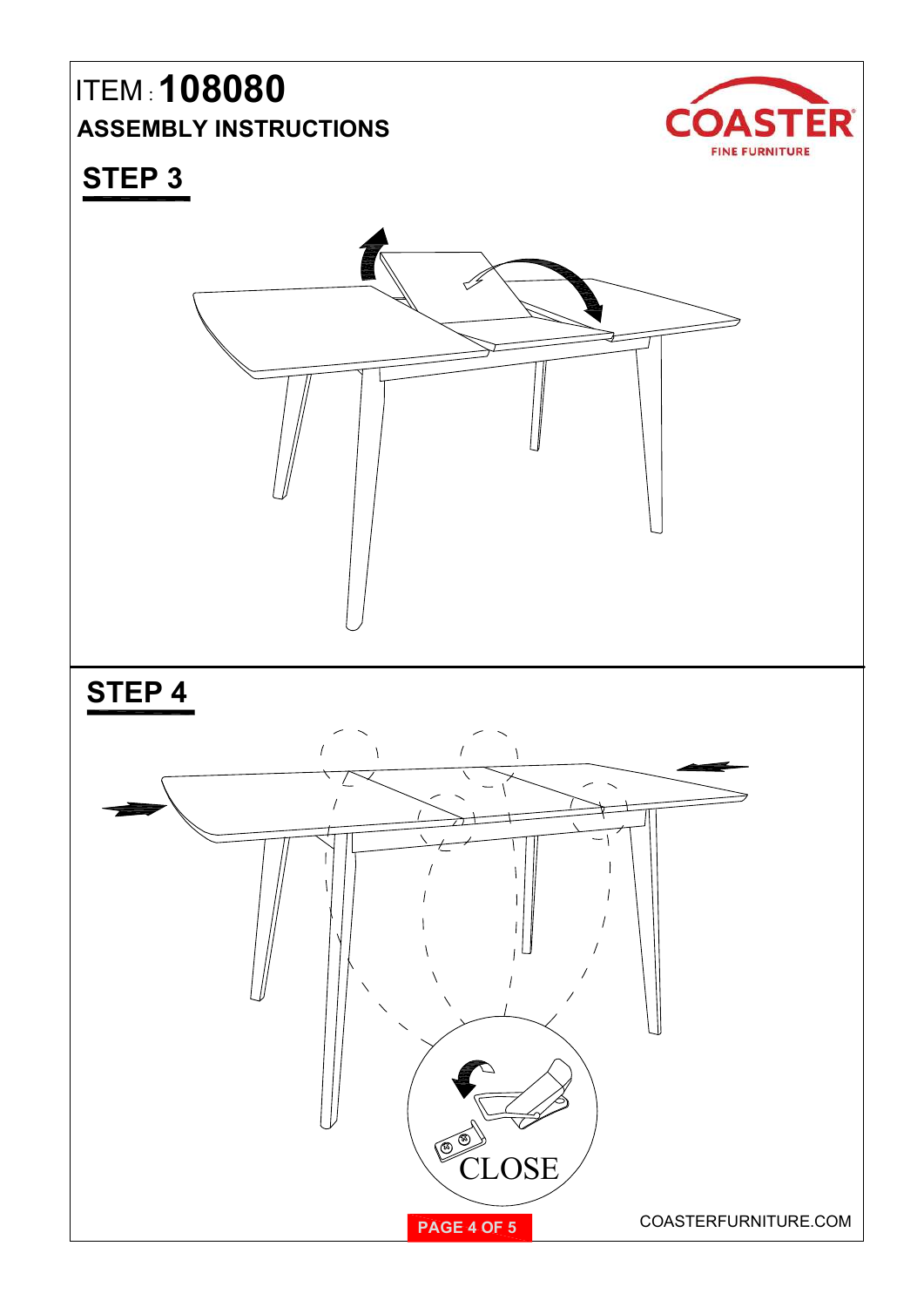